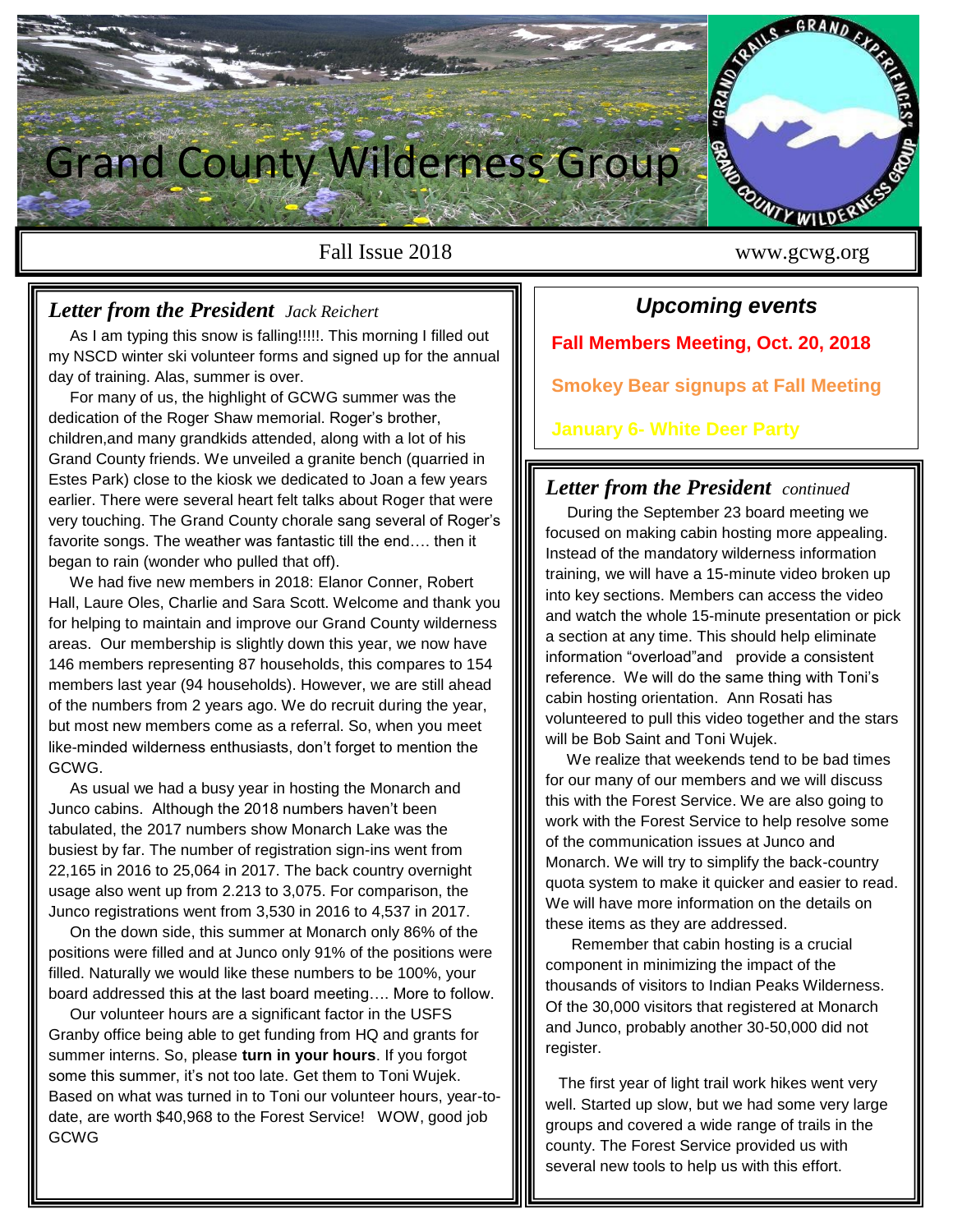

GCWG is a service organization. We ask that each member participate in at least 4 one-day activities.

This newsletter references many fun and productive ways to contribute.

Bluebird houses and monitoring is one.



#### **GCWG Members Help Address Housing Shortage for Local Bluebirds** By Doris Klein

Doreen Sumerlin, Wildlife Biologist for Sulphur Ranger District, says she "inherited" a significant number of bluebird boxes when

she started working for the district in the 1980's. She never knew who installed them, but they were mounted on fence lines from Tabernash all the way to Hot Sulphur Springs. On a recent drive from Granby to HSS only 3 boxes were spotted on this 10 mile stretch of US40; others have succumbed to weather, decay, neglect and fence replacement.

In the past, Doreen has had scout groups and others build boxes for her. For the last two years, GCWG member Mike Braddy has constructed a dozen new boxes each year and mounted them along US 40 between Tabernash and Granby. More recently GCWG member, Gary Piper, volunteered his woodworking expertise, well-equipped workshop and beetle kill from his property to the effort, mentoring three other GCWG members, Carolyn Stahl, Doris and David Klein, through the construction of 6 additional birdhouses built to specifications.

Doreen does not have much storage space for new boxes, but is always happy to have a few on hand and people to call upon when her supply dwindles. She states that while it is great to have new boxes, the real challenge is to have sufficient help to mount and maintain the boxes once they are built. "There is no sense in thinking we are adding to shelter options for our mountain bluebirds, if we don't maintain them as viable healthy environments."

House cleaning is needed before the mountain bluebirds arrive for the season. Because they return to Grand County as early as the first week of March, it is best to clean out previously occupied boxes in the fall. The risks of having unclean nesting shelters include the accumulation of debris over the seasons, mold, bugs and parasites, to which nestlings are particularly vulnerable. Doreen counts on GCWG members to help with the cleaning process and reminds us to wear gloves and a mask when sweeping the old contents to the ground.

In addition to Mike Braddy focusing on the Tabernash to Granby corridor, Doreen has a family who volunteers to monitor and maintain boxes on the Granby to Grand Lake stretch of US34.

 areas for monitoring and cleaning than roadside locations. She works with CDOT and private landowners regarding mounting bluebird boxes. Challenges include property ownership changes and CDOT's use of T posts for fencing which are less user friendly for attaching houses than traditional wooden posts. Doreen wonders if open habitat (a mix of shrubs, short grasses and some clumps of trees) in neighborhoods may be the best place to introduce bird boxes in the future, as these can be more readily accessible

Asked about who takes up residency in houses intended for mountain bluebirds, Doreen is both practical and philosophical. "I don't discriminate. For example, tree swallows are vulnerable and need shelter, too. Mountain blue birds are our first returnees in spring, so they have "first dibs", but I am happy to provide for any bird in need of shelter."

If you can "lend a hand" to help Doreen meet the housing needs of mountain bluebirds in Grand County, contact her at [dsumerlin@fs.fed.us](mailto:dsumerlin@fs.fed.us) . And remember to report your volunteer hours to Toni Wujek. This is one of many ways GCWG members can assist the USFS.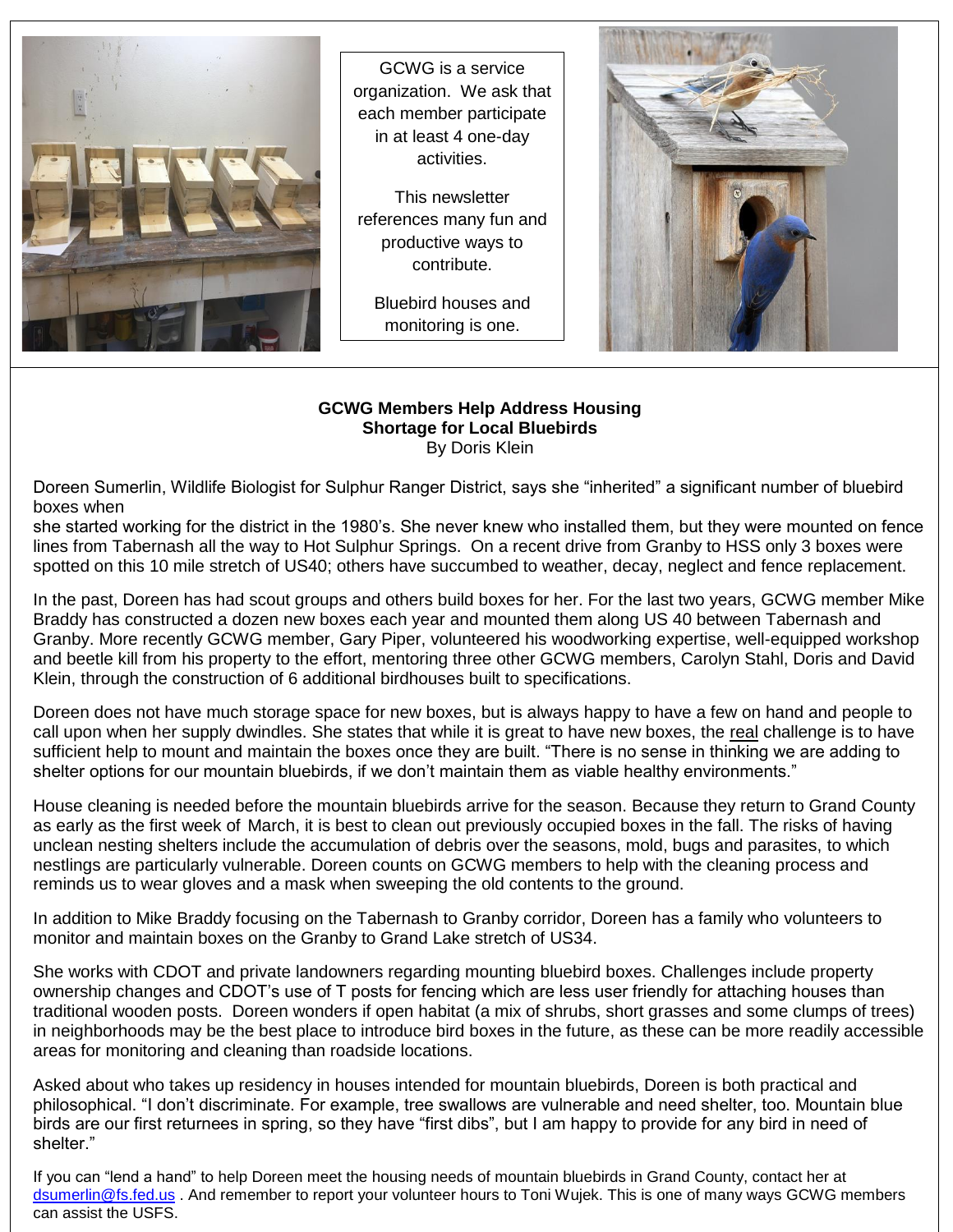## **Thinking of adding your own bluebird**

**"Airbnb's"?** Here are a few tips regarding building and mounting them:

- Find construction plans online at www.NestWatch.org (part of The Cornell Lab of Ornithology) search: Right Bird, Right House
- Use rough-hewn wood that is hearty against the elements (cedar, for example) or waterproof the wood with linseed oil
- Mount 4-6 ft off the ground in open areas such as on the posts of perimeter fencing or free standing poles
- Mount boxes at least 300 feet from one another and no closer than ¼ mile from buildings where starlings pose a challenge
- Mount oriented to the east away from prevailing winds
- Do not mount bluebird boxes on utility poles which provide perch for predator birds



֦

# **Bluebird Facts**

- -There is an estimated breeding population of 4.6 million mountain bluebirds worldwide (Partners in Flight)
- -80% spend part of the year in the US (Partners in Flight)
- -It is difficult to know the mountain bluebird population trends in Grand County; year to year fluctuations are most likely related to weather conditions in spring (D.Sumerlin)
- -Mountain bluebirds live 6-8 years in the wild
- -Mountain bluebirds are "secondary cavity nesters". That means they rely on nesting shelter from other sources and build their nest within, but they cannot excavate their own.
- (Think of trees with holes created by nature or big billed woodpeckers such as flickers and hairy woodpeckers.)
- -Aspen trees offer prime real estate because their wood is soft;
- -Mountain bluebirds do not need to compete with eastern or western bluebirds for nesting sites in Grand County, because their ranges do not overlap here, but house sparrows, starlings, tree swallows and house wrens are fierce competitors for available "housing." (This is why constructed bluebird boxes have a specific size opening, so larger aggressive intruders cannot just "move in".)
- -For a variety of reasons, the number of mountain bluebirds declined by 24% from 1966 to 2015. (All About Birds) In the continental US, they are still in decline in AZ, NM, OK and TX, but appear to be stable in Colorado (NestWatch.org)
- -Boxes (houses) constructed and placed in suitable habitat can support/boost the population

# **Do you know about the 4th Grade Pass?** By Doris Klein

Working with John Simmons last year on a project to picture all passes that are acceptable substitutes for an ANRA pass, I first learned about the **4th Grade Annual Pass**. Not on your radar either? Here's the scoop.

The program was initiated by the Obama administration in 2015. The purpose of the Every Kid in a Park program through which the pass is obtained is to promote youth and family use of federally managed lands and waters to "experience the outdoors and learn America's history and culture". To earn the **free** pass, starting September 1st of their school year, **any fourth grader** (including those who are homeschooled) can go to [www.everykidinapark.gov,](http://www.everykidinapark.gov/) answer a few questions about outdoor adventures, and print out their paper pass. (In Grand County, the paper pass can be presented at Rocky Mountain National Park, the Sulphur District Office in Granby or the BLM office in Kremmling to exchange it for a more durable, official looking pass.)

The pass gives the student and their family **free** access to national parks, forests, recreation areas, wildlife refuges, monuments and marine sanctuaries (more than 2000 federal sites in all!) until August 31st of their 4th grade school year. How empowering for a student to be their family's "ticket" to fun experiences in the great outdoors!

Fourth graders were selected as the program's target population for several reasons, including that research "shows children ages 9-11 are most open to new ideas and connecting with nature and history", it is the grade in which most students study state history and go on related field trips, and there are other sponsored programs for 4th graders that dovetail well with this initiative.

We are each in a position to encourage responsible use of federal resources, stewardship of the environment, and the next generation of outdoor enthusiasts. This is one more opportunity to do so! By educating ourselves and others about the **4th Grade Annual Pass**, which classroom teachers are also able to get for their students, we are helping to maximize the use and impact of the program. GCWG members can help to identify and involve our fourth grade "Mini-Me's" who will partner with others to preserve and protect American's natural wonders and historic sites in the future.

Information for parents, students and educators (in English and Spanish) is available at [www.everykidinapark.gov.](http://www.everykidinapark.gov/)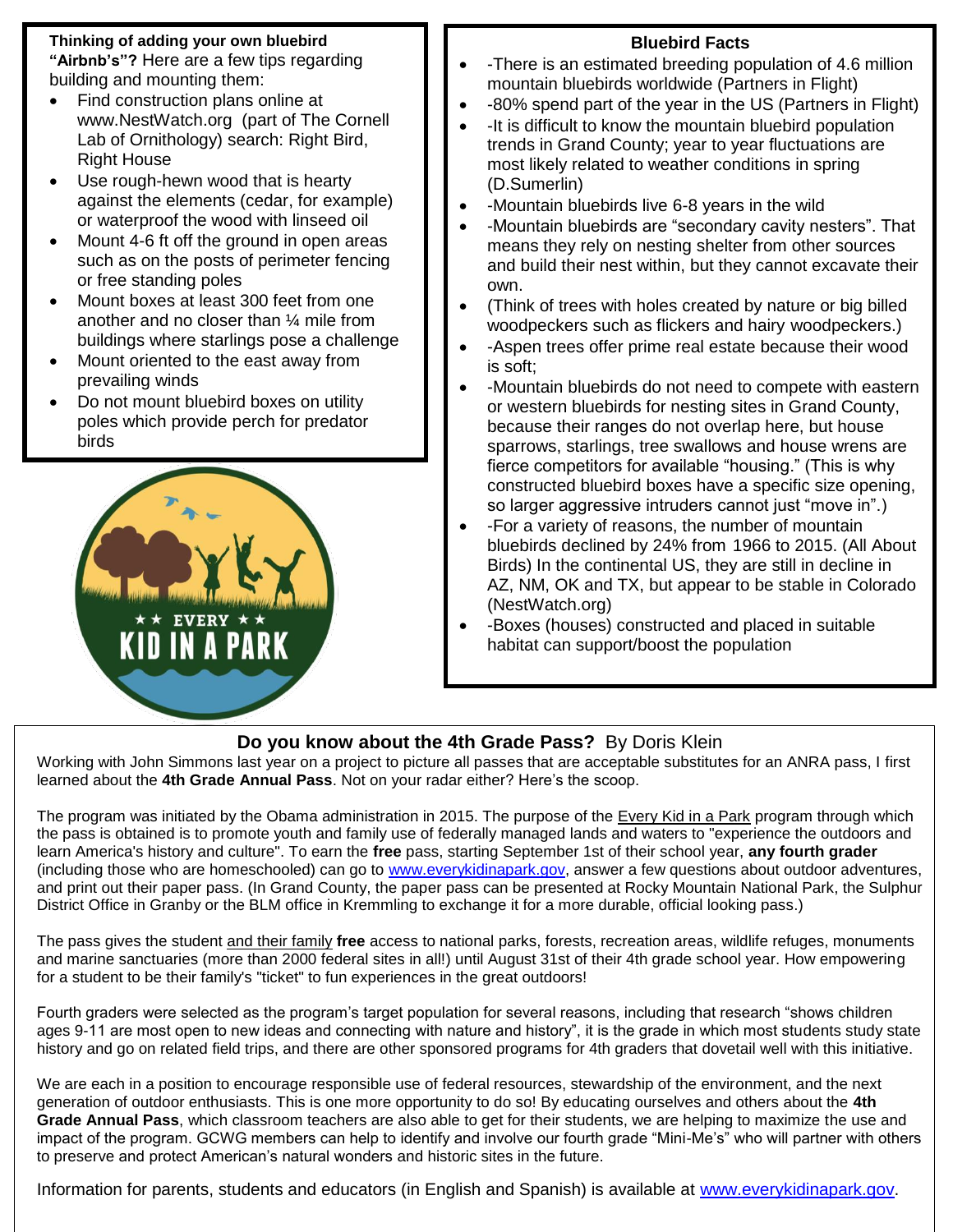### **2017 Registration Box Report** Stephen Lee

The Grand County Wilderness Group has been monitoring and maintaining registration boxes for trailheads leading to Wilderness Areas for the US Forest Service for 18 years. There are now a total of 11 registration boxes that are maintained by the GCWG. A volunteer provides registration sheets, retrieves them and tabulates the numbers for that trail. These numbers are given to another volunteer who puts them together and writes a report for the Forest Service. This report has been identified as being very important in Forest Service planning and funding.

A tabular listing of all the data obtained for the total number of visitors at each trailhead registration box is posted on the Wilderness Group website (GCWG.org/ Registration Box Info & Forms)

Looking at the registration box data for 2017, no surprise, Monarch Lake has jumped again! After leveling off in 2015, numbers are increasing again in 2017. And not a small increase, but almost 2900 additional folks visited Monarch this past year.

After showing significant increases in 2015, the Bowen & Baker sites are a mixed bag in 2017, an increase for Bowen versus a decrease for Baker. Looking back through the years we have data, there have been fluctuations both up and down. And it is possible that the numbers in earlier years were not as accurate as we would like (broken registration box, etc). We are confident that the current numbers at both Bowen & Baker are indicative of the actual foot traffic through those areas.

Junco showed a strong increase this year, 3530 in 2016 vs. 4537 in 2017. The Junco registration box is one of the few where we have data for all of the past 18 years. There have been some up and down fluctuations, but overall numbers have been fairly steady. Trailhead numbers for the other sites seem to be holding steady as well. The exceptions were Devils Thumb & Roaring Fork that did show increases in 2017. The upward trend for both locations may simply reflect that we are getting more accurate counts. Time will tell.

The Backcountry Overnight Usage Table, also posted on the Wilderness Group Website, gives a better sense of how many people are actually recreating in the various Wilderness areas. After leveling off in 2015, Monarch overnights showed another increase for 2016. Looks like Monarch will continue to be the most popular site in the County for the foreseeable future. Overnights for Baker were lower for 2017, while those for Bowen remained about the same. This does not entirely match the overall numbers we discussed earlier.

The overnight visits at Roaring Fork Trailhead have shown an increase as well. This could be just a natural fluctuation from year to year. However, this area does seem to be getting more usage, both day hikes and overnights. This trend seems to be holding for 2017. And overnight visits to the Vasquez area continue to increase, but these numbers are relatively small, so hard to say if this is significant. And numbers at St. Louis Creek seem to be on an upswing as well.

More information that is easy to pull from the visitor sheets is the number of through-hikers traveling the Continental Divide Trail. Bowen Trailhead recorded 179 hikers on the CDT, while Monarch recorded 58. The registration sheet for Bowen now has a slot where CDT hikers can sign in. What is probably most important is that we are picking up higher numbers for CDT hikers, whether they are hiking from border to border or just some of the segments. According to the Continental Divide Coalition 81 hikers completed the entire CDT in 2017. The Coalition indicates that at least 150 hikers do some part of the CDT each year. So we may be picking up most of the CDT hikers who travel through Grand County.

So what ideas and conclusions can we draw from the Registration Box data for 2017? We talked about increased visitation into the Never Summer Wilderness in 2015. The last 2 years the numbers seemed to have leveled off, and Baker actually showed a decrease in overnight visits.

Monarch Lake still has the highest attendance, both day use and overnight. The numbers have been highest at Monarch since 2000 when the first trailhead data was recorded. A lot of this can be attributed to Monarch's easy accessibility and lower elevation, which does allow for visitation outside the summer tourist season. And of course, fishing is a major attraction at Monarch, as well as climbing in the Indian Peaks.

Once again the other trailhead sites seem to be "holding their own". Numbers are relatively steady with no major decreases in attendance numbers. Junco's overall visitation seems to have changed very little over the last 17 years, but note that overnight numbers went from 245 in 2015 to 343 in 2016 and back down to 282 in 2017.We attributed the increase in Junco overnight visits last year to the rehabilitation of the Columbine Lake Trail. So maybe this is just a natural fluctuation based on weather or other factors.

**The most special places in the nation should be preserved, not for royalty or the rich, but for everyone. Ken Burns**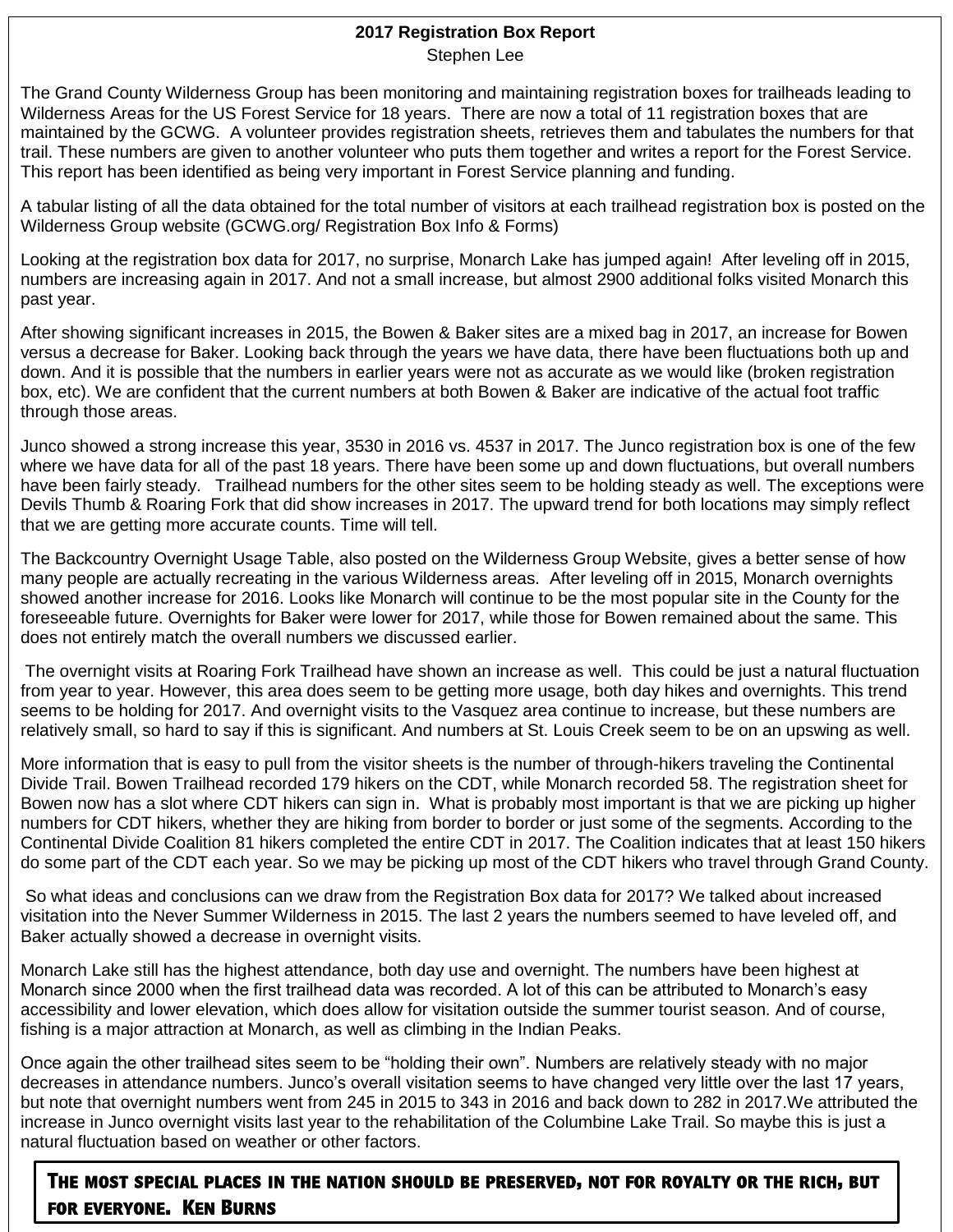There are plenty of ways to be of service. We hope that you became part of GCWG because you care about wild places with wild creatures in Grand County and intend to help preserve them. NOW is the time to make choices for your involvement. All you need to do is set aside the time and sign up. NO ONE WILL CALL, it is up to you to get out there and make a difference. Here is a summary opportunities for your reference:

- 1. Pay your \$20 dues to GCWG
- 2. Host one day at Junco Cabin
- 3. Host one day at Monarch Cabin
- 4. Open up and clean either cabin to start the season
- 5. Hike a wilderness trail ANY DAY. REPORT your hours via website form.
- 6. Lead a Light Trail Work hike.
- 7. Adopt a registration box and retrieve the reports Stephen Lee (stephenchris@rkymtnhi,com, [708-990-](tel:708-990-5967) [5967\)](tel:708-990-5967)
- 8. Spreadsheet analysis of trail usage from registration boxes – Stephen Lee
- 9. Take digital photographs for our bulletin boards, newsletter - Holly Whitten [\(newsl@GCWG.org](mailto:newsl@GCWG.org) )
- 10. Help construct signage and update trailhead bulletin boards – Jack Reichert
- 11. Work on trail maintenance and other projects Jack Reichert
- 12. Wear your wilderness tee shirt or sweatshirt every time you hike in the forest and report your hours.
- 13. Staff the booth at the Art Affair for 2 hours
- 14. Consider backpacking with the Encampment group or joining the Spring Camp
- 15. Uproot noxious weeds wherever we can find them Beth Collins [\(970-726-5423\)](tel:%28970-726-5423)
- 16. Record and report volunteer hours Toni Wujek
- 17. Distribute our "business" cards
- 18. Contribute articles to this newsletter– Holly Whitten [\(newsl@GCWG.org\)](mailto:newsl@GCWG.org)
- 19. Work on National Public Lands Day
- 20. Purchase shirts, sweatshirts and hats.
- 21. Adopt an Osprey nest –USFS [\(970-887-4100\)](tel:%28970-887-4100)
- 22. Monitor a blue bird box USFS [\(970-887-4100\)](tel:%28970-887-4100)
- 24. Volunteer at the Forest Service Office.

Contact the Forest Service anytime - USFS [\(970-887-](tel:%28970-887-4100) [4100\)](tel:%28970-887-4100) to check other activities.

## *Like us on Facebook!*

*<https://www.facebook.com/grandcountywildernessgroup>*

Special Thanks to Chas [McConnell](http://www.mcdesignprint.com/) at McConnell [Printing](http://www.mcdesignprint.com/) for his help with printing this newsletter.



Only YOU can earn hours by volunteering to help Smokey this winter.

## *Volunteers Needed:*

Dick Sprague has been the Monarch cabin coordinator and cabins sign up coordinator for the last 4-5 years. Dick will continue as Monarch cabin coordinator, but we need someone to take over the cabins sign up.

Two board members will be off the board after the spring meeting (term limited). Bob Saint (treasurer and membership) and Gary Perkins (V. President).

If you are interested in any of these positions, please contact any board member.

======================================

**The Spring Membership meeting has been moved back about 5 weeks to May 18, 2019. Your board felt that having the meeting closer to the summer volunteer season would make it easier for members to sign up for the activities and any new information would be more current and fresher.**

This summer we did not have enough volunteer support at either the Monarch or Junco cabin. Monarch only had 86% of the positions filled and at Junco only 91%. Let's work to get this back to 100%.

======================================